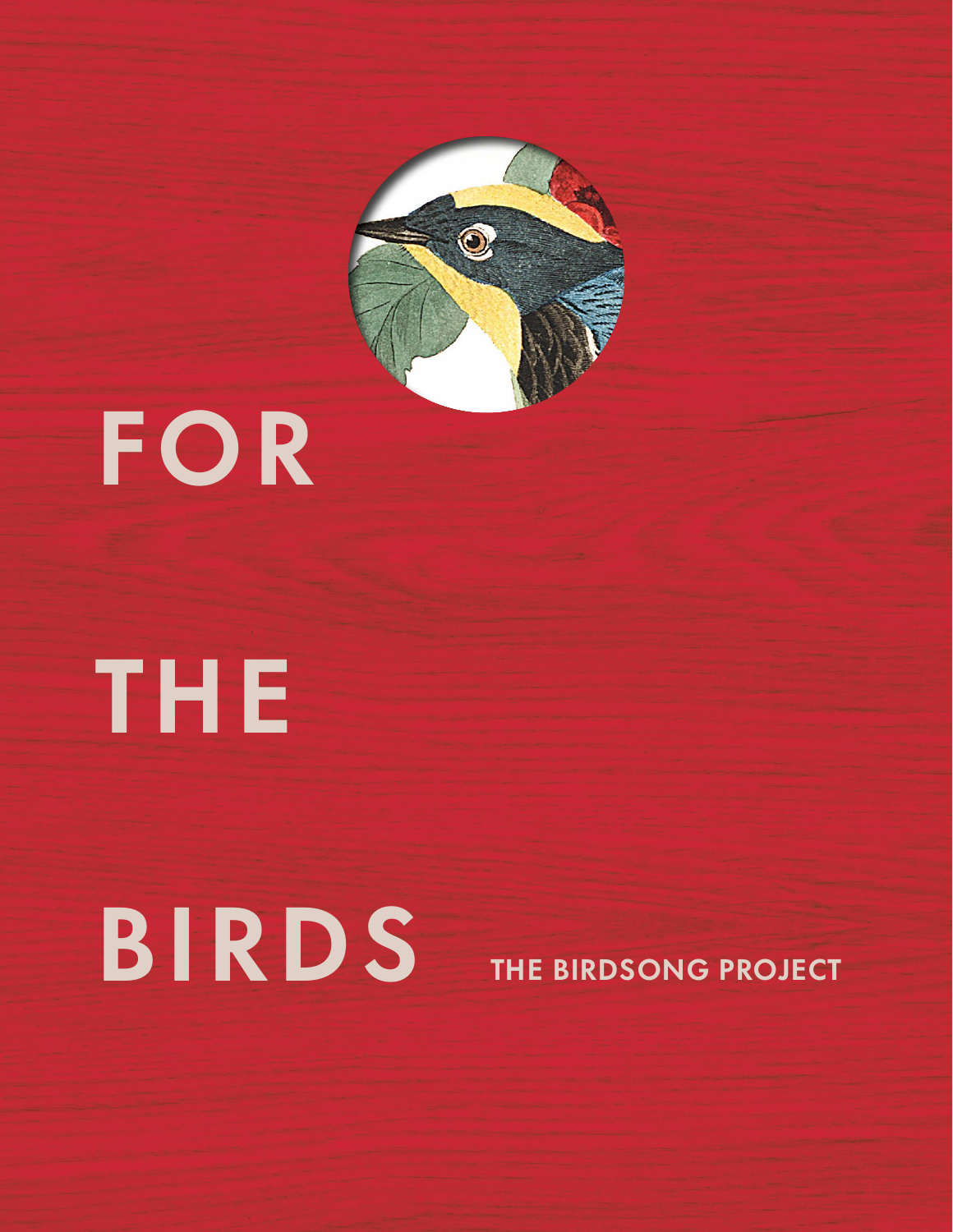### MUSICAL ARTISTS

### THE BIRDSONG PROJECT

### POETRY READERS

Adrian Brody Alice Waters Ann Beattie Antonio Campos Bette Midler Bob Ballaban Bobby Canavalle Brady Corbet Cazzie David Chelsie Diane Christiane Amanpour Conor Oberst Danielle Haim Daryl Hannah David Cale Donald Ray Pollock Edward Hirsch Edwina Von Gal Elliot Bergman Florence Welch Gabrielle Calvocoressi George Saunders Grace Gummer Graydon Carter Greta Gerwig Hailey Benton Gates Jack Kornfeld Jane Alexander Jarvis Cocker Jason Schwartzman Jeff Goldblum Jelani Cobb John Burnham Schwartz John Lithgow Jonathan Franzen Jorie Graham

Joy Harjo Liam Neeson Lili Taylor Lorrie Moore Matthew McConaughey Michael Keaton Michael Pollan Michelle Williams Mickey Sumner Molly Rosen Nana Mensah Natalie Bergman Natasha Lyonne Ocean Vuong Odessa Young Olivia Wilde Randall Poster Ratso Sloman Regina King Riley Keough Rita Dove Robert Pattinson Sam Mendes Sandor Katz Sean Penn Sofia Subercaseaux Stephen Park Suzan Lori Parks Tilda Swinton Tim Blake Nelson Toni Collette Victoria Legrand Wally Wolodarsky Wendell Pierce Winslow Bright

#### WITH ARTWORK BY

Adun Lund Alvestad Amy Tan Barrie Goshko Ben Crase Brian Calvin Chris Johanson Dan Attoe Danny Romeril Ed Burkes

Elliot Bergman Elsa Kuhn / In Felt We Trust Florence Hutchings Hannah Ricke Howard Fonda Hugo Guinness Igor Moritz Jeff Olsson Jockum Nordström

John J. Audubon Lisa Overduin Lori Menna / Cosmic Collage Penny Davenport Richard Johansson Roz Chast Sabrina Bosco Simone Shubuck Thomas Campbell

#### A. G. Cook and Alaska Reid Adam Green Adam Horovitz Alex Somers Alexandre Desplat Alice Coltrane Andrew Bird Andrew Wyatt Angela McCluskey & The Cantelon Ensemble Angélica Negrón Animal Collective Anna Clyne feat. Nathalie Joachim Anne Müller Annie Gosfield ANOHNI & YOKO ONO Anthony Roth Costanzo Anton Pearson (Squid) Arthur Jeffes Arturo O'Farrill Aska Matsumiya Balmorhea Beach House Beck Ben Lukas Boysen Bibio Blake Mills Briana Marela Buzzy Lee Calexico Carla dal Forno Carlos Niño & Nate Mercereau feat. Kamasi Washington Carter Burwell Cassandra Jenkins Cecile Believe Chilly Gonzales Chris Watson Claude Fontaine Cosmo Sheldrake Craig Wedren CUP (Yuka C. Honda & Nels Cline) Dan Deacon Daniel Blumberg & Billy Steiger Daniel Lanois Daniel Thorne Daniele Luppi Darius Christian & Reginald Chapman David Rothenberg and Benedicte Maurseth David Van Tieghem Devendra Banhart Dexter Story

Doug Wieselman Douglas Dare feat. EERA Ebe Oke Edward Hirsch El Búho (feat. Emilie Basez) Eleanor Friedberger Elliott Bergman

Eluvium Elvis Costello Elvis Perkins Emile Haynie Emily Cross Evan Parker & John Coxon Ganavya GEORGIA Girlpool Gyða Valtýsdóttir Haden Triplets Haley Fohr feat. Rob Frye Hania Rani Hatis Noit Hawley & LOZAC'H Hidden Orchestra & Tim Southorn Holland Andrews Inara George and Van Dyke Parks Isa Summers James McAlister Jana Winderen Jarvis Cocker Jeff Tweedy Jim James Joachim Cooder John Cale Josh Kaufman feat. Annie Nero Julia Holter Julian Lage & Bill Frisell Julianna Barwick Juliette Commagere Kaitlyn Aurelia Smith Kaoru Watanabe Karen Elson Karen O Koa Kalish Koreless Kurt Vile L'Rain & Atlas Sound Laurie Anderson Le Ren Lee Ranaldo (lyrics by Michael McClure) Loudon Wainwright III Mac McCaughan Makaya McCraven Mamadou Kelly Marcelo Zarvos Mark Mothersbaugh Mark Mulcahy Mark Ronson feat. Damon Albarn & Wale Mary Lattimore Masayoshi Fujita Meara O'Reilly Meg Baird Michael Penn Michael Rother & Vittoria Maccabruni Michael Uzowuru Midori Hirano Mike Campbell Molly Lewis

Money Mark My Cat Is An Alien Natalie Bergman Nick Cave & Warren Ellis Nick Rhodes & Wendy Bevan Nick Zinner Nico Muhly Oliver Coates (Performed by Rosa Arnold and Jeanita Vriens of the Ragazze Quartet) Olivia Chaney Paul Cantelon Peter Broderick Philip Glass / Maki Namekawa Poppy Ackroyd Ramesh & Jason Chronis Ray Young Bear Rayna Gellert Richard Reed Parry Rita Dove ROB Robert Ames Robert M Thomas x Daisy Chute Roddy Bottum Rudresh Mahanthappa Sam Amidon Sam Gendel Sam Prekop Sarah Davachi Saunder Jurriaans & Danny Bensi Seu Jorge & Flor Shabaka Hutchings feat. Esperanza Spalding **Shearwater** Siddhartha Khosla Spring Summer SQÜRL Stella Donnelly Stephin Merritt Steve Gunn Stuart Bogie Stuart Bogie and Domenica Fossati Suzzy Roche Tawiah Terry Riley The Album Leaf The Flaming Lips Thomas Bartlett Thurston Moore & Wobbly Tommy Guerrero Tyondai Braxton UNKLE Uwade Vanbur Very Nice Person Vince Giordano And The Nighthawks Woodkid Wyldest Yo-Yo Ma Zander Schloss